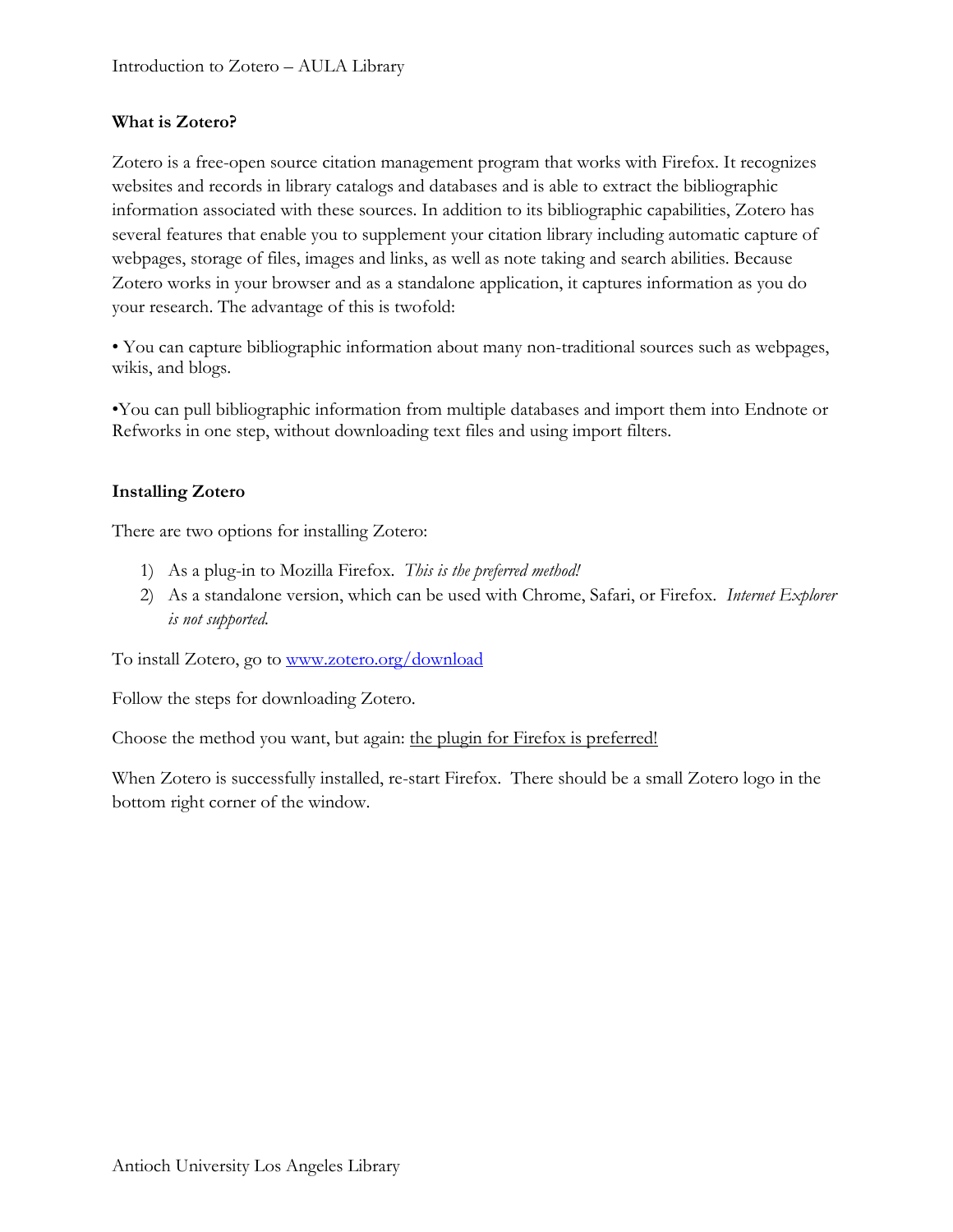### Introduction to Zotero – AULA Library

| Firefox <b>*</b><br>M Inbox - rhalpern@anti                                                                                                    | MInbox - rebeccakathari                                                                                                                                                                                                                                                                                                                                                                                                                                                                                                             | Antioch.edu - Calendar                                      | ** Zotero2012quide.pdf                     | zotero-jz-Spring2013 - ×                                                                                                                                                                                                                                                     | Z Zotero   De <sup>127</sup> McAfee                                                                | - <b>- - - - - -</b> | ×                  |
|------------------------------------------------------------------------------------------------------------------------------------------------|-------------------------------------------------------------------------------------------------------------------------------------------------------------------------------------------------------------------------------------------------------------------------------------------------------------------------------------------------------------------------------------------------------------------------------------------------------------------------------------------------------------------------------------|-------------------------------------------------------------|--------------------------------------------|------------------------------------------------------------------------------------------------------------------------------------------------------------------------------------------------------------------------------------------------------------------------------|----------------------------------------------------------------------------------------------------|----------------------|--------------------|
| www.zotero.org/download/                                                                                                                       |                                                                                                                                                                                                                                                                                                                                                                                                                                                                                                                                     |                                                             |                                            |                                                                                                                                                                                                                                                                              | $\left \frac{1}{\sqrt{2}}\right  \leq C'$   $\left \frac{1}{\sqrt{2}}\right $ = zotero word plugin | م                    |                    |
| A Antioch University Sak C Antioch gMail [88] Antioch OPAC C ILLiad Web Circulation C WC Schedule A ys-media.antioch.edu B Home - AULA Databas | <b>Zotero for Firefox</b><br>Zotero for Firefox lets you capture and organize all your<br>research without ever leaving the browser.<br>Zotero 4.0 for Firefox<br>Add a plugin for Word or LibreOffice<br>PLOS NORTH<br>Early Clinical Features of Dengue Virus Infection in<br>Nicaraguan Children: A Longitudinal Analysis<br>Artist   Marke   Report Corner   Guerrante #<br>tope H. Biswaw <sup>1</sup> , Oscar Ortega <sup>2</sup> , Aubres<br>dea <sup>14</sup> . Katharina Standier <sup>1</sup> , Anna<br>an Indonesia Mana | يبسم رقبا<br><b>BASIC AREA</b><br><b>G MACANIA</b>          |                                            | <b>Zotero Standalone</b><br>Zotero Standalone runs as a separate application and<br>plugs into your choice of browser.<br>Zotero 4.0 for Windows<br>Add one of the following browser extensions:<br>Firefox Chrome & Safari<br>Plugins for Word and LibreOffice are included | $273 - 14$                                                                                         |                      | <b>D</b> Bookmarks |
|                                                                                                                                                | <b>Client</b><br><b>Firefox Extension</b><br><b>Windows</b><br>Mac OS X<br>Linux i686<br><b>Linux x86 64</b>                                                                                                                                                                                                                                                                                                                                                                                                                        | <b>Connectors</b><br>Chrome<br>Safari<br><b>Bookmarklet</b> | <b>Extend Zotero</b><br>Plugins for Zotero | Plugins for Microsoft Word and LibreOffice                                                                                                                                                                                                                                   |                                                                                                    |                      |                    |
| <b>About - Mobile Site</b>                                                                                                                     | Blog Forums Developers Documentation Privacy Policy Get Involved                                                                                                                                                                                                                                                                                                                                                                                                                                                                    |                                                             |                                            | Center FOR<br>нΙ                                                                                                                                                                                                                                                             | <b>ROY ROSENZWEIG</b>                                                                              |                      |                    |

Once you've downloaded Zotero, install the plugins for Microsoft Word (more on this in "Microsoft Word Plug-in"), also at [www.zotero.org/download.](www.zotero.org/download)

#### **Syncing Zotero with an account**

The beauty of Zotero is that all of your citations will live in your browser. But what if you want to access your citations from a different computer?

To have your citations be available from the Zotero website, create an account.

From the Zotero homepage, in the upper-right corner of the screen, click "Register".



You may use any username, email, or password. You do NOT need to use your Antioch email address and password, unless you want to.

Follow the steps to register for an account.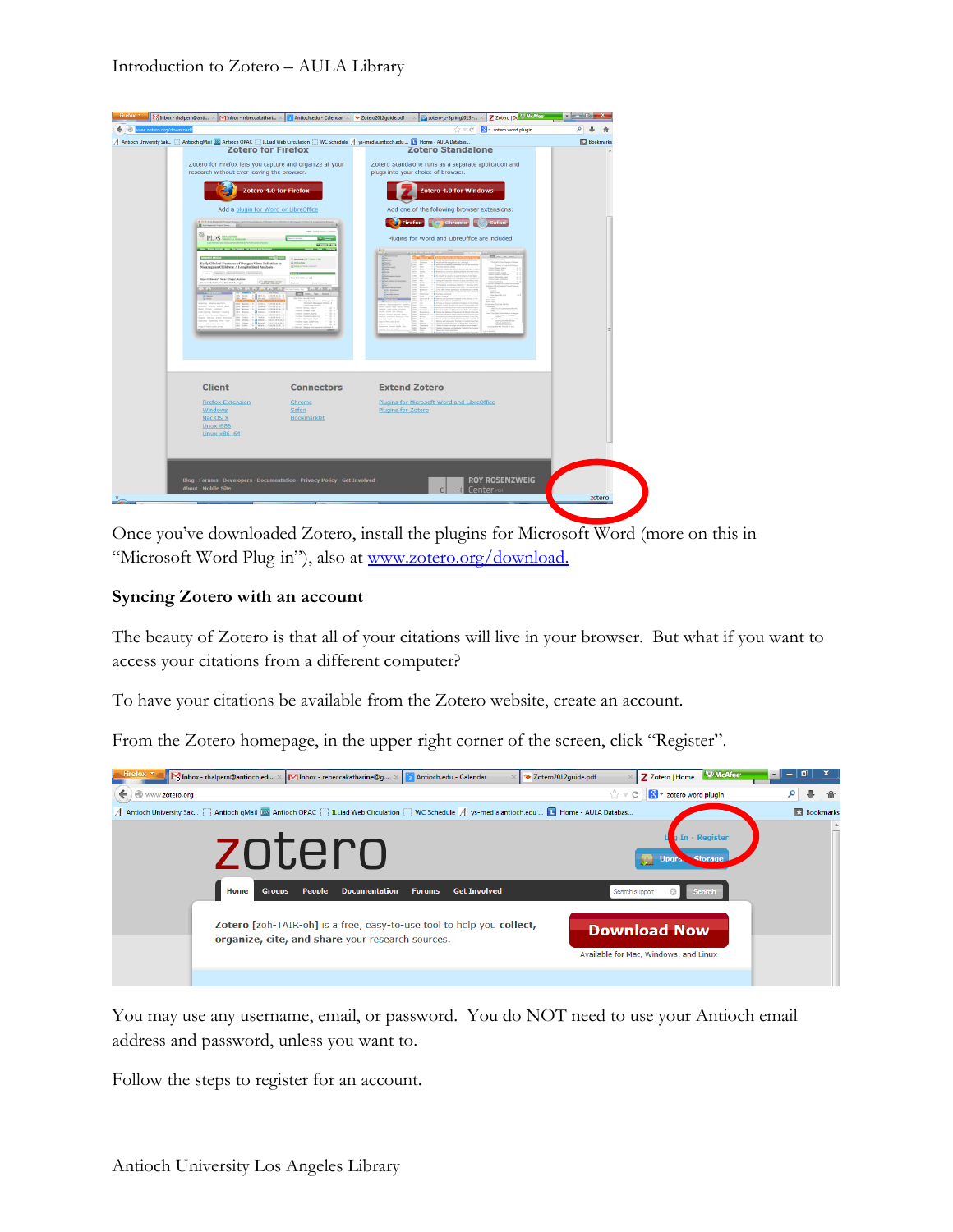Once you've registered, you need to set up your preferences in the Zotero plug-in to automatically sync your citations to your account. First, open the Zotero plug-in by clicking on the icon in Firefox.

Then, go to the gear icon and choose Preferences.

| Firefox <b>v</b><br>Inbox - rhalpern@antioch.ed                                                                                                                                | MInbox - rebeccakatharine@g                                                  | Antioch.edu - Calendar                               | ◆ Zotero2012quide.pdf                                                                                                |                                | Z Zotero   Register McAfee                                                                  |                      |                  |
|--------------------------------------------------------------------------------------------------------------------------------------------------------------------------------|------------------------------------------------------------------------------|------------------------------------------------------|----------------------------------------------------------------------------------------------------------------------|--------------------------------|---------------------------------------------------------------------------------------------|----------------------|------------------|
| https://www.zotero.org/user/register/<br>←                                                                                                                                     |                                                                              |                                                      |                                                                                                                      | $\mathbb{C} \times \mathbb{C}$ | $8 -$ zotero word plugin                                                                    | م                    |                  |
| $A$ Antioch University Sak $\Box$ Antioch gMail $\mathbb{R}$ Antioch OPAC $\Box$ ILLiad Web Circulation $\Box$ WC Schedule $A$ ys-media.antioch.edu $\Box$ Home - AULA Databas |                                                                              |                                                      |                                                                                                                      |                                |                                                                                             |                      | <b>Bookmarks</b> |
| <b>Groups</b><br>Home                                                                                                                                                          | <b>People</b><br><b>Documentation</b>                                        | <b>Forums</b><br><b>Get Involved</b>                 |                                                                                                                      | Search support                 | Search<br>$\circ$                                                                           |                      |                  |
| Home > Register                                                                                                                                                                |                                                                              |                                                      |                                                                                                                      |                                |                                                                                             |                      |                  |
| <b>Register</b>                                                                                                                                                                |                                                                              |                                                      |                                                                                                                      |                                |                                                                                             |                      |                  |
|                                                                                                                                                                                | Register for a free account · Log in to your account · Forgot your password? |                                                      |                                                                                                                      |                                |                                                                                             |                      |                  |
| Your username                                                                                                                                                                  |                                                                              |                                                      | Registering a user account allows you to sync your library,                                                          |                                |                                                                                             |                      |                  |
| Profile URL: https://www.zotero.org/                                                                                                                                           |                                                                              |                                                      | participate in groups, or post to the support forums. If you<br>previously had a forum account, it was automatically |                                |                                                                                             |                      |                  |
| Letter, numbers, spaces                                                                                                                                                        |                                                                              |                                                      | converted into a Zotero account and you don't need to                                                                |                                |                                                                                             |                      |                  |
| Email                                                                                                                                                                          |                                                                              | register again.                                      |                                                                                                                      |                                |                                                                                             |                      |                  |
| We won't tell anyone                                                                                                                                                           |                                                                              |                                                      |                                                                                                                      |                                |                                                                                             |                      |                  |
| <b>Confirm Email</b>                                                                                                                                                           |                                                                              |                                                      |                                                                                                                      |                                |                                                                                             |                      |                  |
| Password                                                                                                                                                                       |                                                                              |                                                      |                                                                                                                      |                                |                                                                                             |                      |                  |
| At least 6 characters<br>ass <sup>-</sup>                                                                                                                                      |                                                                              |                                                      |                                                                                                                      |                                |                                                                                             |                      |                  |
| 18 岛<br>$\odot$<br>ू} ∙                                                                                                                                                        | $\mathcal{E}_{0}$ . $\mathcal{O}_{1}$ .                                      |                                                      | * All Fields & Tags                                                                                                  |                                | . c                                                                                         | C                    | 5                |
| 4 <sup>2</sup> My Library<br>Import.                                                                                                                                           |                                                                              |                                                      | Creator                                                                                                              | 9 €                            | Info<br>Related<br><b>Notes</b><br>Tags                                                     |                      |                  |
| Assessment<br>Scholarly Storytelling                                                                                                                                           | rom Clipboard<br>ction                                                       |                                                      | <b>Times</b>                                                                                                         |                                | <b>Item Type: Web Page</b>                                                                  |                      |                  |
| Export Library<br><b>Duplicate Items</b><br>RTF Scan<br><b>Unfiled Items</b>                                                                                                   | mpted Editor Suicide                                                         |                                                      | Sanchez                                                                                                              |                                | Title: Archiving in the Digital Era                                                         |                      |                  |
| <b>S</b> Trash<br><b>Create Timeline</b>                                                                                                                                       | 2013                                                                         | roblems: Daniel Russell's awesome Google search tech | alanakumbier                                                                                                         |                                | * Author: Times, The New York                                                               |                      | $\odot$ $\odot$  |
| Preferences                                                                                                                                                                    |                                                                              | cs of global knowledge production and exchange must  |                                                                                                                      |                                | () Abstract: Want to see Einstein's family tea set? H<br>Website Title: NYTimes.com - Video |                      |                  |
| <b>Report Errors</b>                                                                                                                                                           |                                                                              | <b>College students and reading for pleasure</b>     | <b>Gilbert and Fister</b>                                                                                            |                                | <b>Website Type: Collection</b>                                                             |                      |                  |
|                                                                                                                                                                                | <b>Support and Documentation</b>                                             | from 'American novelists' category                   |                                                                                                                      |                                | Date: April 28, 2013                                                                        |                      | m d v            |
| <b>About Zotero</b>                                                                                                                                                            |                                                                              |                                                      |                                                                                                                      |                                | <b>Short Title:</b><br>URL: http://www.nytimes.com/video/2013/0                             |                      |                  |
|                                                                                                                                                                                |                                                                              |                                                      |                                                                                                                      |                                | Accessed: Tuesday, April 30, 2013 10:12:11 AM                                               |                      |                  |
|                                                                                                                                                                                |                                                                              |                                                      |                                                                                                                      |                                | Language: en-US                                                                             |                      |                  |
|                                                                                                                                                                                |                                                                              |                                                      |                                                                                                                      |                                | <b>Rights:</b>                                                                              |                      |                  |
|                                                                                                                                                                                |                                                                              |                                                      |                                                                                                                      |                                | Extra: Want to see Einstein's family tea set?                                               |                      | zotero           |
| p<br><sup>3</sup> Zotero   Register - M<br>$\bullet$                                                                                                                           | <b>Ca</b> Sticky Notes                                                       | zotero handout - Mi                                  |                                                                                                                      |                                |                                                                                             | 1:02 PM<br>▲ ロ (1) 翁 |                  |

Choose the Sync tab, and enter your username and password. Then click OK.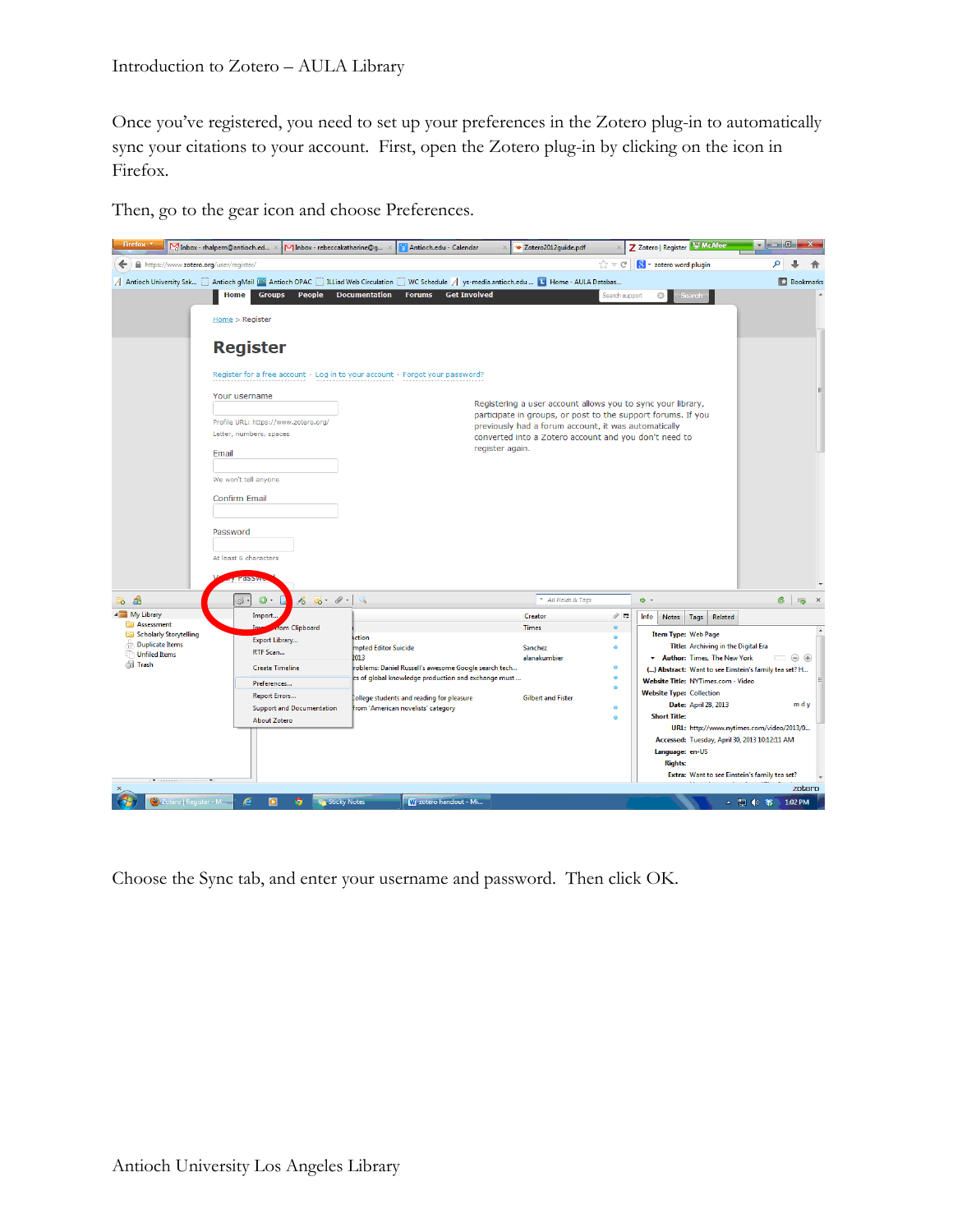

Now anything you save in Zotero will sync to your account so that you can access all of your citations via the Zotero website.

# **Collecting sources**

With the Firefox plugin, collecting sources is easy to do. Zotero detects when you're at a page that can be collected, whether it's a Wikipedia page, a podcast, or a database.

When you're a page Zotero recognizes, you will see an icon in your address bar. The icon changes depending on the type of resource.

For example, when I'm on a Wikipedia page, I see this icon:

| Firefox <b>v</b><br>Minbox - rhalpern Minbox - rebeccak 3 Antioch.edu - Ca W bell hooks - W x Fi Facebook                            |  |  | A Antioch University A Informatio |  |
|--------------------------------------------------------------------------------------------------------------------------------------|--|--|-----------------------------------|--|
| $(\blacklozenge)$ en.wikipedia.org/wiki/Bell_hooks                                                                                   |  |  |                                   |  |
| A Antioch University Sak C Antioch gMail <b>EX</b> Antioch OPAC C ILLiad Web Circulation C WC Schedule A ys-media.antioch.edu B Home |  |  |                                   |  |
|                                                                                                                                      |  |  |                                   |  |

Clicking that icon will save that page to my Zotero folder – it's really that easy!

Say we have a book we want to cite. We can look up the book in Amazon or WorldCat and look for the Zotero icon in the address bar.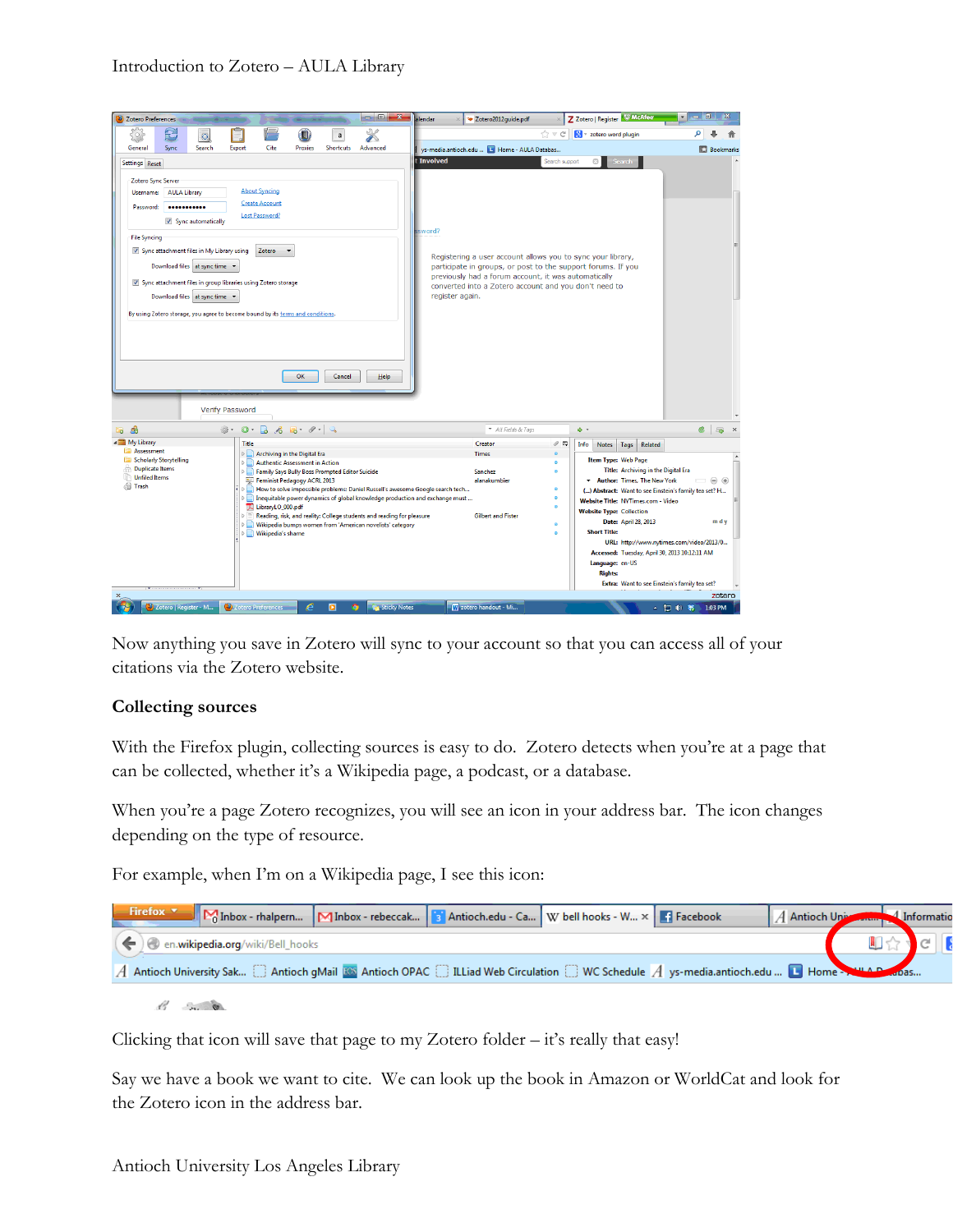#### Or, from our databases:



**If you get an error message:** Sometimes, with our databases, Zotero will not be able to automatically import the citation. In this instance, you will get an error message.

You can "force" Zotero to export a citation from the database by clicking on the Export tool from the database.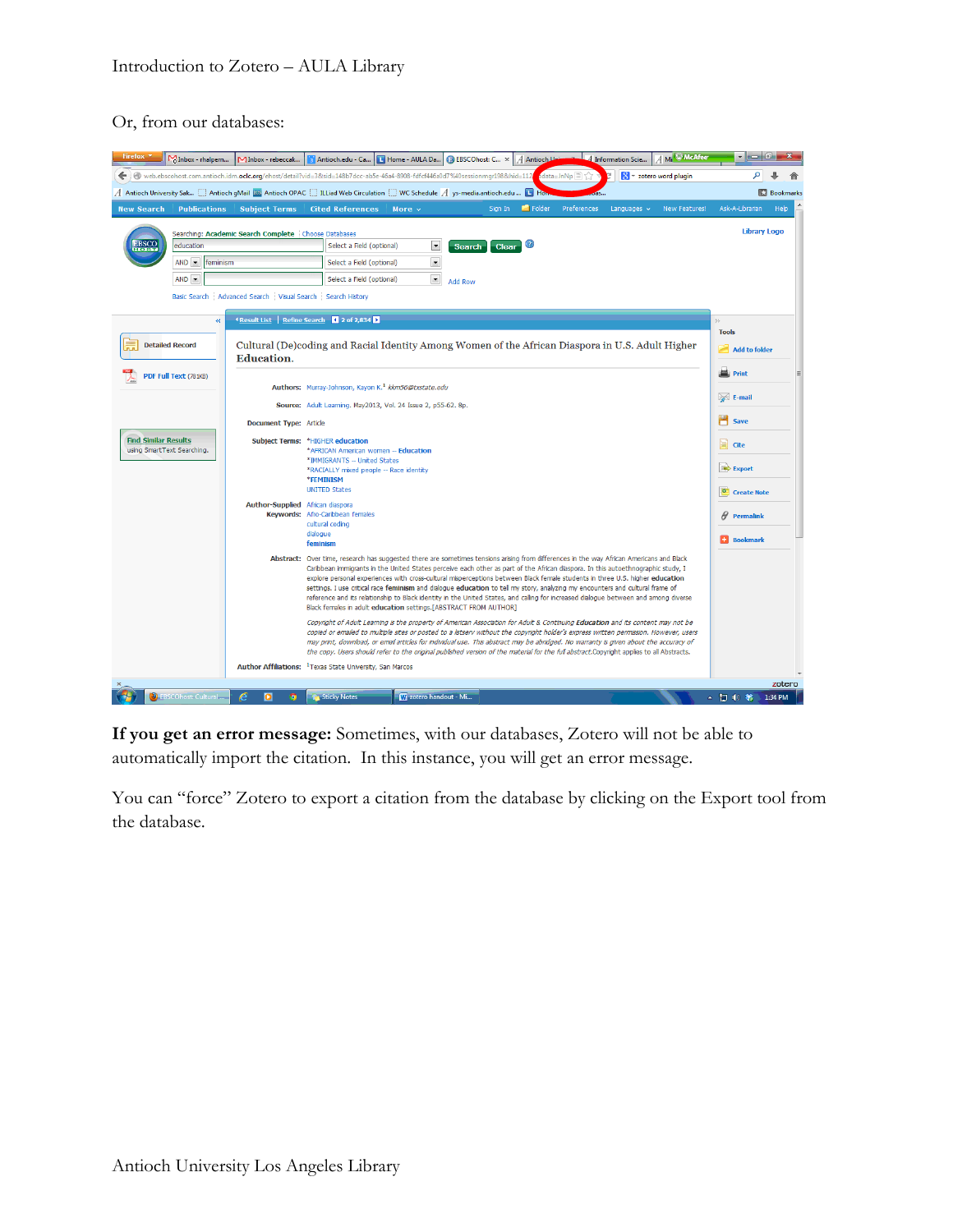## Introduction to Zotero – AULA Library

| Firefox *<br>Inbox - rhalpern                                                                                                                                                   | MInbox - rebeccak                | Antioch.edu - Ca   Home - AULA Da   BEBSCOhost: C x   A Antioch Universit                                                                                                                                                                                                                                                                                                                                                                                                                                                                                                                                                                                                                                                                                |                                                                             |                                          |        |             | A Information Scie                | A Mi W McAfee        | a matalo                                                          |                     |
|---------------------------------------------------------------------------------------------------------------------------------------------------------------------------------|----------------------------------|----------------------------------------------------------------------------------------------------------------------------------------------------------------------------------------------------------------------------------------------------------------------------------------------------------------------------------------------------------------------------------------------------------------------------------------------------------------------------------------------------------------------------------------------------------------------------------------------------------------------------------------------------------------------------------------------------------------------------------------------------------|-----------------------------------------------------------------------------|------------------------------------------|--------|-------------|-----------------------------------|----------------------|-------------------------------------------------------------------|---------------------|
| Web.ebscohost.com.antioch.idm.oclc.org/ehost/detail?vid=3&sid=148b7dcc-ab5e-46a4-8908-fdfcf446a0d7%40sessionmgr198&hid=112&bdata=JnNp                                           |                                  |                                                                                                                                                                                                                                                                                                                                                                                                                                                                                                                                                                                                                                                                                                                                                          |                                                                             |                                          |        |             | $\mathbb{R}$ - zotero word plugin |                      | م                                                                 |                     |
| A Antioch University Sak   Antioch qMail $\overline{\text{res}}$ Antioch OPAC   ILLiad Web Circulation   WC Schedule A vs-media.antioch.edu      Home - AULA Databas            |                                  |                                                                                                                                                                                                                                                                                                                                                                                                                                                                                                                                                                                                                                                                                                                                                          |                                                                             |                                          |        |             |                                   |                      |                                                                   | <b>ID</b> Bookmarks |
| <b>Publications</b><br><b>New Search</b>                                                                                                                                        | <b>Subject Terms</b>             | <b>Cited References</b>                                                                                                                                                                                                                                                                                                                                                                                                                                                                                                                                                                                                                                                                                                                                  | More $\sim$                                                                 | Sion In                                  | Folder | Preferences | Languages $\sim$                  | <b>New Features!</b> | Ask-A-Librarian                                                   | Help                |
| Searching: Academic Search Complete Choose Databases<br>EBSCO<br>education<br>$AND -$<br>feminism<br>$AND -$<br>Basic Search   Advanced Search   Visual Search   Search History |                                  | Select a Field (optional)<br>Select a Field (optional)<br>Select a Field (optional)                                                                                                                                                                                                                                                                                                                                                                                                                                                                                                                                                                                                                                                                      | $\overline{\phantom{a}}$<br>$\overline{\phantom{a}}$<br>$\vert \cdot \vert$ | <b>Search</b><br>Clear<br><b>Add Row</b> | œ      |             |                                   |                      | <b>Library Logo</b>                                               |                     |
| $\ll$                                                                                                                                                                           |                                  | KResult List   Refine Search   X 2 of 2,834 D                                                                                                                                                                                                                                                                                                                                                                                                                                                                                                                                                                                                                                                                                                            |                                                                             |                                          |        |             |                                   |                      |                                                                   |                     |
| <b>Detailed Record</b>                                                                                                                                                          | <b>Education.</b>                | Cultural (De)coding and Racial Identity Among Women of the African Diaspora in U.S. Adult Higher                                                                                                                                                                                                                                                                                                                                                                                                                                                                                                                                                                                                                                                         |                                                                             |                                          |        |             |                                   |                      | <b>Tools</b><br>Add to folder                                     |                     |
| PDF Full Text (781KB)                                                                                                                                                           | <b>Document Type: Article</b>    | Authors: Murray-Johnson, Kayon K. <sup>1</sup> kkm56@txstate.edu<br>Source: Adult Learning. May2013, Vol. 24 Issue 2, p55-62. 8p.                                                                                                                                                                                                                                                                                                                                                                                                                                                                                                                                                                                                                        |                                                                             |                                          |        |             |                                   |                      | 兰 Print<br>E-mail<br>٣<br>Save                                    |                     |
| <b>Find Similar Results</b><br>using SmartText Searching.                                                                                                                       |                                  | Subject Terms: *HIGHER education<br>*AFRICAN American women -- Education<br>*IMMIGRANTS -- United States<br>*RACIALLY mixed people -- Race identity<br>*FEMINISM<br><b>UNITED States</b>                                                                                                                                                                                                                                                                                                                                                                                                                                                                                                                                                                 |                                                                             |                                          |        |             |                                   |                      | <b>E</b> Cite<br>$\Rightarrow$ Export<br><sup>O</sup> Create Note |                     |
|                                                                                                                                                                                 | Author-Supplied African diaspora | Keywords: Afro-Caribbean females<br>cultural coding<br>dialogue<br>feminism                                                                                                                                                                                                                                                                                                                                                                                                                                                                                                                                                                                                                                                                              |                                                                             |                                          |        |             |                                   |                      | $\theta$ Permalink<br><b>Bookmark</b>                             |                     |
|                                                                                                                                                                                 |                                  | Abstract: Over time, research has suggested there are sometimes tensions arising from differences in the way African Americans and Black<br>Caribbean immigrants in the United States perceive each other as part of the African diaspora. In this autoethnographic study, I<br>explore personal experiences with cross-cultural misperceptions between Black female students in three U.S. higher education<br>settings. I use critical race feminism and dialogue education to tell my story, analyzing my encounters and cultural frame of<br>reference and its relationship to Black identity in the United States, and calling for increased dialogue between and among diverse<br>Black females in adult education settings.[ABSTRACT FROM AUTHOR] |                                                                             |                                          |        |             |                                   |                      |                                                                   |                     |
|                                                                                                                                                                                 |                                  | Copyright of Adult Learning is the property of American Association for Adult & Continuing Education and its content may not be<br>copied or emailed to multiple sites or posted to a listserv without the copyright holder's express written permission. However, users<br>may print, download, or email articles for individual use. This abstract may be abridged. No warranty is given about the accuracy of<br>the copy. Users should refer to the original published version of the material for the full abstract.Copyright applies to all Abstracts.<br>Author Affiliations: <sup>1</sup> Texas State University, San Marcos                                                                                                                     |                                                                             |                                          |        |             |                                   |                      |                                                                   |                     |
|                                                                                                                                                                                 |                                  |                                                                                                                                                                                                                                                                                                                                                                                                                                                                                                                                                                                                                                                                                                                                                          |                                                                             |                                          |        |             |                                   |                      |                                                                   | zotero              |
| <b>EBSCOhost: Cultural</b>                                                                                                                                                      | o                                | <b>12 Sticky Notes</b>                                                                                                                                                                                                                                                                                                                                                                                                                                                                                                                                                                                                                                                                                                                                   | Zotero handout - Mi                                                         |                                          |        |             |                                   |                      | ▲ 日 (0) 貉                                                         | 1:34 PM             |

When the Export Manager appears, keep the first option selected and hit Save. This will force Zotero to export the citation to your library.

| $\ll$                                    | <b>Kesult List</b>   Refine Search   2 of 2,850   2                                               | $\rightarrow$        |
|------------------------------------------|---------------------------------------------------------------------------------------------------|----------------------|
|                                          | X                                                                                                 | <b>Tools</b>         |
| <b>Detailed Record</b><br>辰              | Export Manager<br>E-mail<br>Save                                                                  | Add to folder        |
|                                          | Number of items to be saved: 1                                                                    |                      |
| $\Box$ Find It Online @ AU               | Save citations to a file formatted for:                                                           | Print                |
|                                          | O Direct Export in RIS Format (e.g. CITAVI, EasyBib, EndNote, ProCite, Reference Manager, Zotero) | $\mathbb{R}$ E-mail  |
| $\mathbb{E}^{\mathbb{P}}$ Request via We | Generic bibliographic management software                                                         |                      |
| <b>Deliver</b>                           | Citations in XML format                                                                           | Save                 |
|                                          | Citations in BibTeX format                                                                        |                      |
|                                          | Citations in MARC21 format                                                                        | $\Box$ Cite          |
|                                          | <b>O</b> Direct Export to RefWorks                                                                |                      |
|                                          | <b>O</b> Direct Export to EndNote Web                                                             | $\Rightarrow$ Export |
| <b>Find Similar Results</b>              | <b>Save</b><br>Cancel                                                                             |                      |
| using SmartText Searching.               |                                                                                                   | <b>O</b> Create Note |
|                                          |                                                                                                   |                      |
|                                          | 'Outsiders within'? Deconstructing the educational administration scholar.                        | $\theta$ Permalink   |
|                                          |                                                                                                   |                      |
|                                          |                                                                                                   | <b>Bookmark</b>      |

When citations are saved, they will appear in your My Library folder. Open Zotero by clicking on the Zotero icon in Firefox.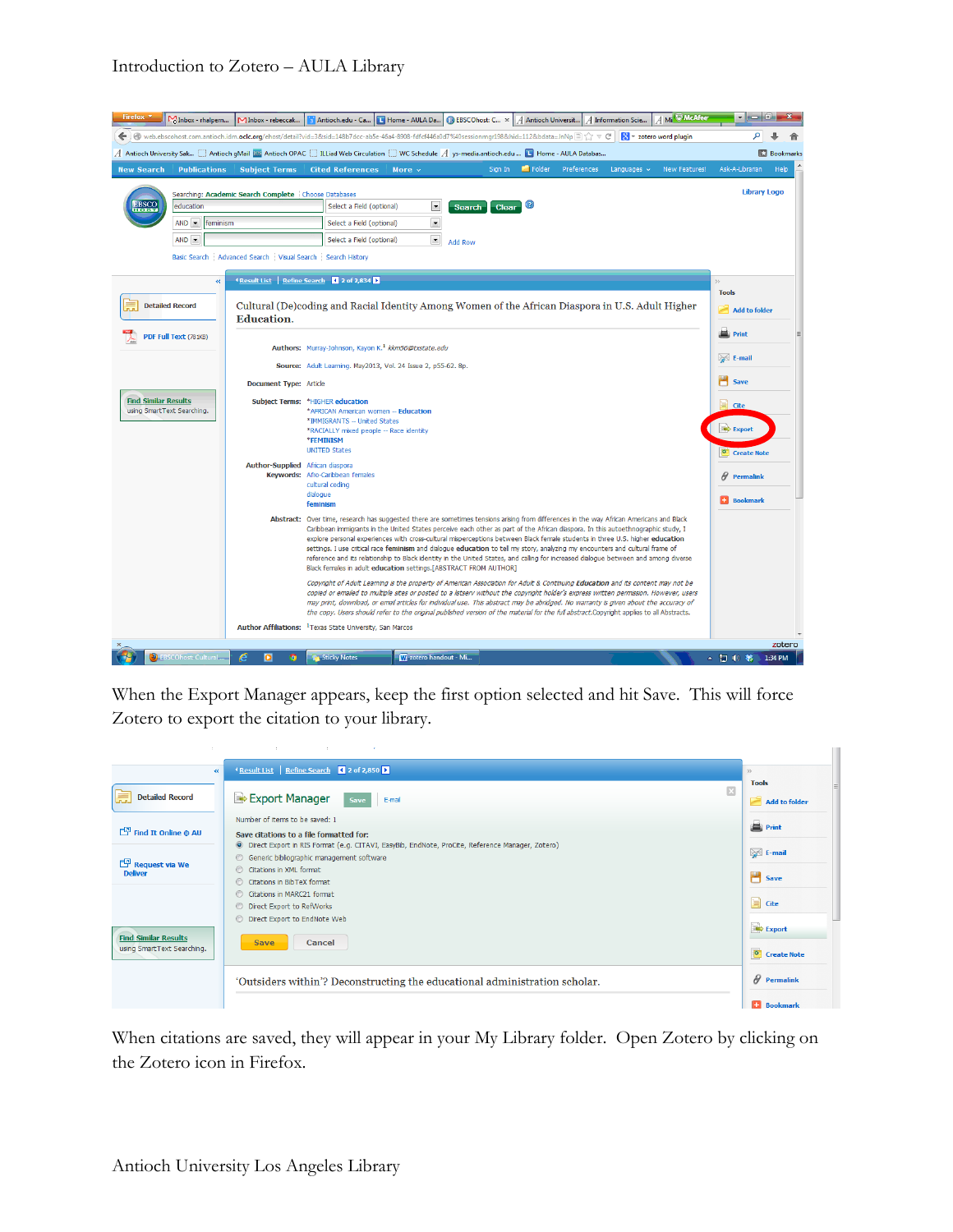| <b>B</b> 86                                                                                            | $\begin{array}{cccccccccccccc} \circledast & \bullet & \bullet & \bullet & \bullet & \circ & \bullet & \circ & \circ \end{array}$                                                                                                                                                                                                                                                                                                                                                                                                                                                                            | * All Fields & Tags                                                  |                            | $\Rightarrow$ - |                                                                                                                                                                                                                      |                                     |                                                              | Ġ.                                                                                                                                  | $\Rightarrow$ x                                      |
|--------------------------------------------------------------------------------------------------------|--------------------------------------------------------------------------------------------------------------------------------------------------------------------------------------------------------------------------------------------------------------------------------------------------------------------------------------------------------------------------------------------------------------------------------------------------------------------------------------------------------------------------------------------------------------------------------------------------------------|----------------------------------------------------------------------|----------------------------|-----------------|----------------------------------------------------------------------------------------------------------------------------------------------------------------------------------------------------------------------|-------------------------------------|--------------------------------------------------------------|-------------------------------------------------------------------------------------------------------------------------------------|------------------------------------------------------|
| A My Library                                                                                           | <b>Title</b>                                                                                                                                                                                                                                                                                                                                                                                                                                                                                                                                                                                                 | Creator                                                              | $\mathcal{P}$ $\mathbb{F}$ | Info            | Notes                                                                                                                                                                                                                | <b>Tags</b>                         | Related                                                      |                                                                                                                                     |                                                      |
| Assessment<br><b>Scholarly Storytelling</b><br><b>Duplicate Items</b><br><b>Unfiled Items</b><br>Trash | Archiving in the Digital Era<br><b>Authentic Assessment in Action</b><br>Cultural (De)coding and Racial Identity Among Women of the African Diaspora in Murray-Johnson<br>IЪ<br>Family Says Bully Boss Prompted Editor Suicide<br>Feminist Pedagogy ACRL 2013<br>How to solve impossible problems: Daniel Russell's awesome Google search tech<br>Inequitable power dynamics of global knowledge production and exchange must<br>LibraryLO_000.pdf<br>Reading, risk, and reality: College students and reading for pleasure<br>Wikipedia bumps women from 'American novelists' category<br>Wikipedia's shame | <b>Times</b><br>Sanchez<br>alanakumbier<br><b>Gilbert and Fister</b> |                            |                 | * Author: Gilbert, Julie<br><b>Abstract:</b><br>Volume: 72<br>Issue: 5<br>Series:<br><b>Series Title:</b><br><b>Series Text:</b><br><b>Journal Abbr:</b><br>Language:<br>DOI:<br><b>ISSN:</b><br><b>Short Title:</b> | Pages: 474-495<br><b>Date: 2011</b> | <b>Item Type: Journal Article</b><br>Author: Fister, Barbara | Title: Reading, risk, and reality: College<br>students and reading for pleasure<br><b>Publication:</b> College & Research Libraries | $\Box$ $\Theta$ $\oplus$<br>$\Box$ $\Theta$ $\Theta$ |
| $x_{-}$                                                                                                |                                                                                                                                                                                                                                                                                                                                                                                                                                                                                                                                                                                                              |                                                                      |                            |                 |                                                                                                                                                                                                                      |                                     |                                                              |                                                                                                                                     | zotero                                               |

The left panel lists your collections (more on that in "Organizing Sources"), the middle panel lists all your resources, and the right panel has the specific information for each resource. You can make edits or changes to any resource in the right panel.

You can also add citations manually by clicking on the **New Item** icon – it is a green circle with a plus sign. You will add as much information as you have about the resource in the right panel.

To remove any resources from your library, right-click on the resource and choose **Move to Trash**.

### **Organizing sources**

In Zotero, you organize your library by creating collections. For example, you may want to create a collection for each research paper you work on, and put the associated citations in that collection.

To create a collection, click on the New Collection icon on the top of the left-side panel. It looks like a folder with a green plus sign.



Then, enter the name for your collection and click OK.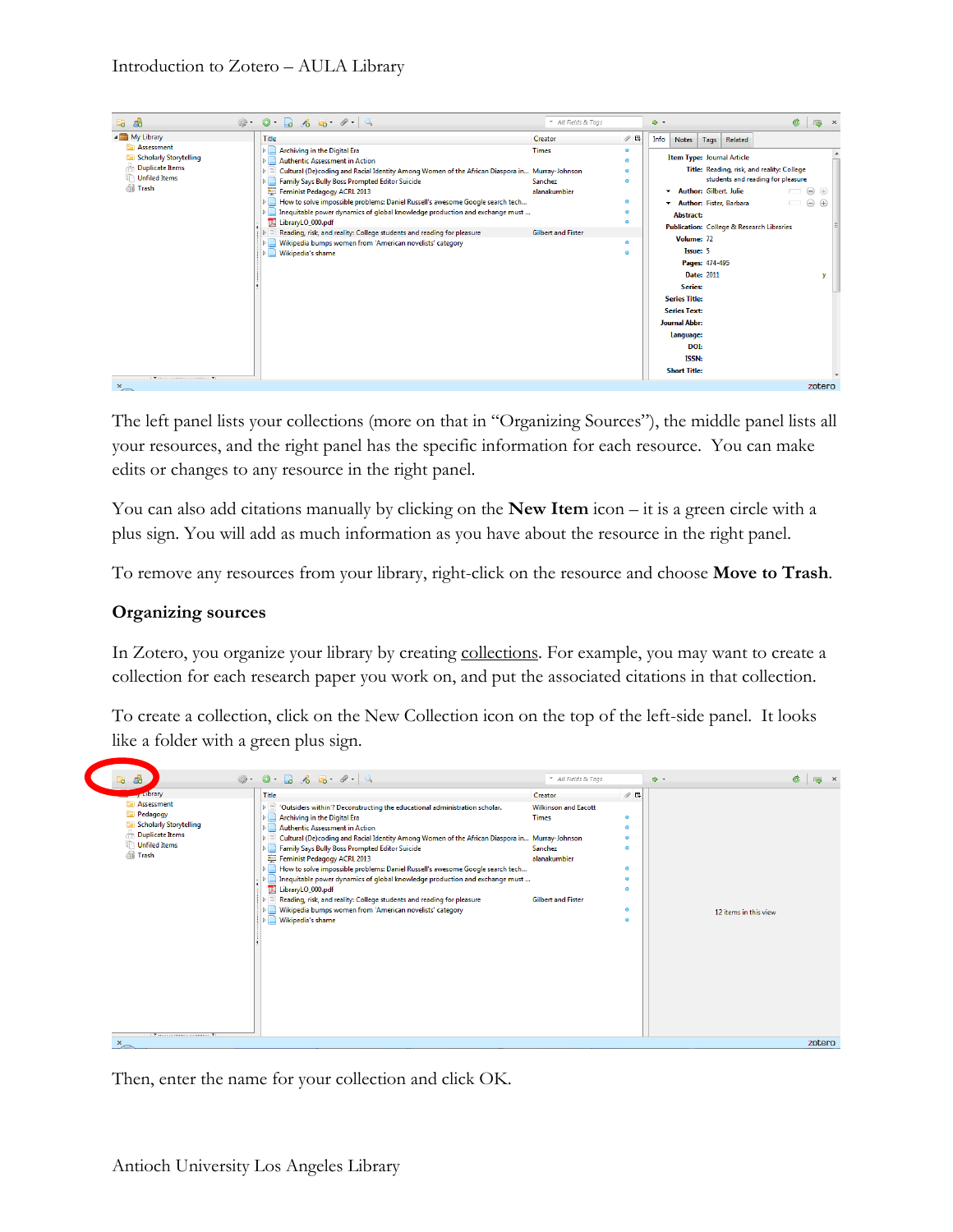The collection will appear in the left-side panel under My Library.

To put resources in that collection, simply drag them into the folder.

### **Generating reference lists**

Now the good part: having Zotero create a formatted reference list.

Once you have your sources imported and organized, right-click on the collection from which you want to generate your reference list and choose "Create Bibliography From Collection".



Choose the citation style you want, and then choose **"Copy to Clipboard."** This option will allow you to paste the bibliography into a Word document.

| Firefox *                                               | Minbox - malpern@antioch.edu - Antio × Minbox - rebeccakatharine@gmail.com        | ÷                                                                                                                                                    |                                                                             | <b>W</b> McAfee<br>c                         |
|---------------------------------------------------------|-----------------------------------------------------------------------------------|------------------------------------------------------------------------------------------------------------------------------------------------------|-----------------------------------------------------------------------------|----------------------------------------------|
| ۸                                                       | https://mail.google.com/mail/u/0/?shva=1#inbox                                    |                                                                                                                                                      | $\uparrow$ $\uparrow$ $\vee$ $\circ$ $\blacksquare$ $\blacksquare$ + Google | Ω                                            |
|                                                         |                                                                                   | Antioch University Sak [3] Antioch gMail [83] Antioch OPAC [3] ILLiad Web Circulation [3] WC Schedule A ys-media.antioch.edu [3] Home - AULA Databas |                                                                             | <b>Bookmarks</b>                             |
| +You Search                                             | Images Mail Drive Calendar Sites Groups Contacts More -                           |                                                                                                                                                      |                                                                             |                                              |
| <b>LANTICH</b><br>UNIVERSITY                            |                                                                                   | $Q_{\rm c}$                                                                                                                                          |                                                                             | rhalpern@antioch.edu ~                       |
| Mail +                                                  | C<br>$\Box$ v<br>More v                                                           |                                                                                                                                                      |                                                                             | ¢۰                                           |
| <b>COMPOSE</b>                                          | * Unread                                                                          |                                                                                                                                                      |                                                                             | $\blacksquare$                               |
| Inbox<br><b>Starred</b><br>Sent Mail                    |                                                                                   | Woohoo! You've read all the messages in your inbox<br><b>Create Citation/Bibliography</b>                                                            | $\mathbf{x}$                                                                |                                              |
| Drafts (1)                                              | * All Follow up                                                                   | <b>Citation Style:</b>                                                                                                                               |                                                                             | 1-3 of 3 $\sqrt{ }$                          |
| AT<br>п                                                 | me, Danielle (2)<br>T.T                                                           | American Anthropological Association                                                                                                                 | $\hat{\phantom{a}}$<br>E                                                    | May 2                                        |
| <b>BA</b><br>$\blacksquare$<br><b>Citation analysis</b> | Howie, me, Lisa (6)<br>Y.                                                         | American Psychological Association 6th Edition<br>Cell                                                                                               |                                                                             | Apr 25                                       |
| Follow up<br><b>Const.dants</b>                         | Seth Fischer<br>口立                                                                | Chicago Manual of Style (author-date)                                                                                                                |                                                                             | <b>Jan 24</b>                                |
| c<br>$\stackrel{\circ}{-}$                              | * Everything else                                                                 | Chicago Manual of Style (full note)                                                                                                                  |                                                                             | 1-50 of 1,490 $-$                            |
|                                                         | me, Stephanie (3)<br>TX                                                           | <b>Output Mode:</b>                                                                                                                                  |                                                                             | $10:40$ pm                                   |
| Search people.<br>Cothar Roomall                        | $\Box \Leftrightarrow$ Nancy, me (4)                                              | Citations                                                                                                                                            |                                                                             | <b>■ 9:03 pm</b>                             |
| - ස්                                                    | $\mathcal{D} \cdot \mathbf{O} \cdot \mathbf{D} \cdot \mathbf{A} \cdot \mathbf{E}$ | <sup>O</sup> Bibliography                                                                                                                            | . .                                                                         | $\epsilon$<br>க<br>$\boldsymbol{\mathsf{x}}$ |
| 4 My Library                                            | Title                                                                             | <b>Output Method:</b><br>Save as RTF                                                                                                                 | $\mathcal{P}$ E                                                             |                                              |
| Assessment<br>Pedagogy                                  | Archiving in the Digital<br>LibraryLO_000.pdf                                     |                                                                                                                                                      | ۰<br>ä                                                                      |                                              |
| Scholarly Storytelling                                  | Reading, risk, and reali<br>$\triangleright$                                      | Save as HTML                                                                                                                                         |                                                                             |                                              |
| Duplicate Items<br><b>Unfiled Items</b>                 | <b>Nikipedia bumps wom</b>                                                        | Copy to Clipboard                                                                                                                                    |                                                                             |                                              |
| <b>I</b> rash                                           |                                                                                   | @ Print                                                                                                                                              |                                                                             |                                              |
|                                                         |                                                                                   | OK                                                                                                                                                   | Cancel                                                                      |                                              |
|                                                         |                                                                                   |                                                                                                                                                      |                                                                             | 4 items in this view                         |
|                                                         |                                                                                   |                                                                                                                                                      |                                                                             |                                              |
|                                                         |                                                                                   |                                                                                                                                                      |                                                                             |                                              |
|                                                         |                                                                                   |                                                                                                                                                      |                                                                             |                                              |
|                                                         |                                                                                   |                                                                                                                                                      |                                                                             |                                              |
|                                                         |                                                                                   |                                                                                                                                                      |                                                                             |                                              |
|                                                         |                                                                                   |                                                                                                                                                      |                                                                             |                                              |
|                                                         |                                                                                   |                                                                                                                                                      |                                                                             |                                              |
|                                                         |                                                                                   |                                                                                                                                                      |                                                                             | zotero                                       |
| box - rhalpern@an                                       | e<br>$\bullet$<br>G                                                               | <b>The Sticky Notes</b><br>W zotero handout - Mi<br><b>N</b> Zotero                                                                                  |                                                                             | ▲ 知 (※) 第<br>8:54 AM                         |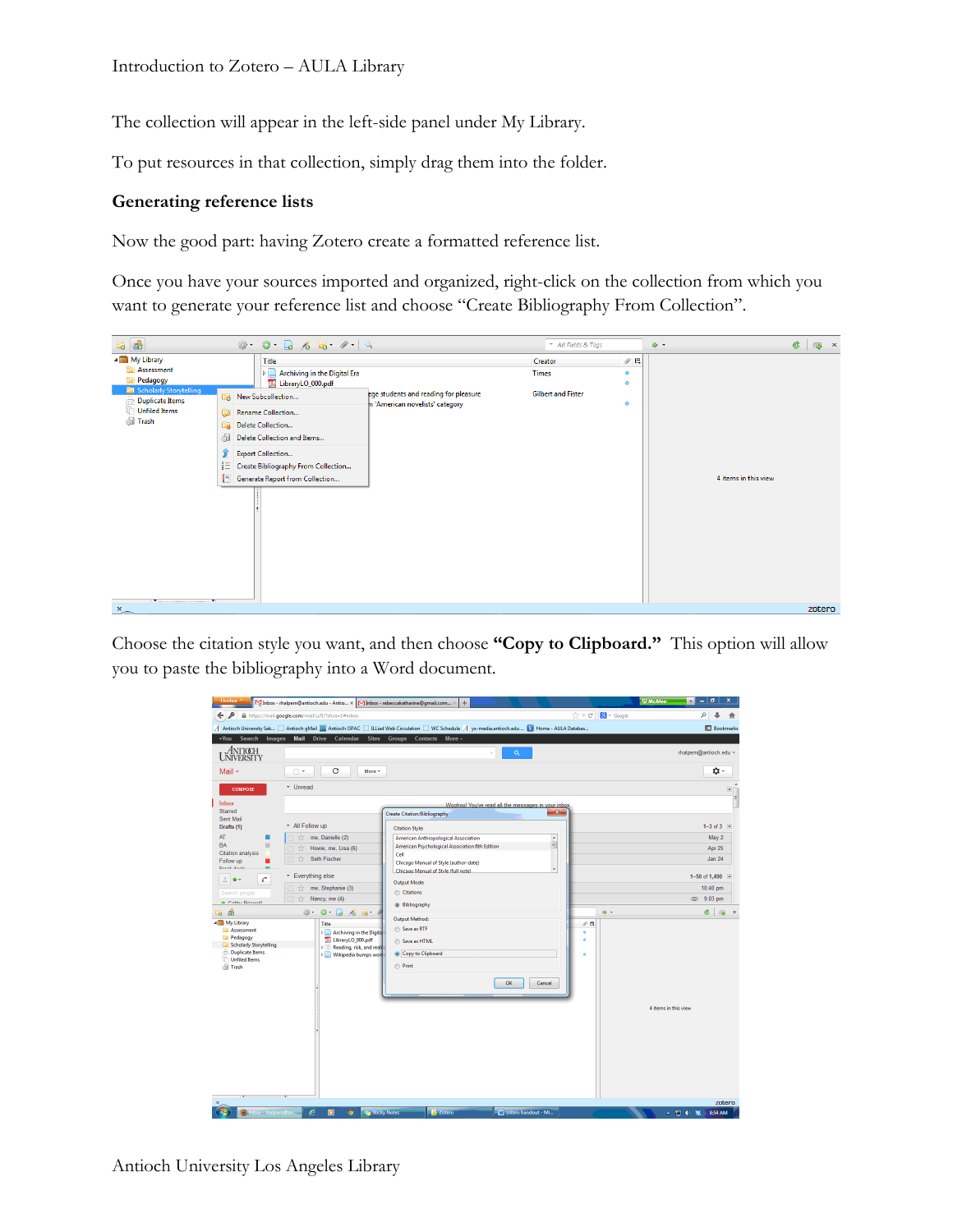Then, open your Word document and paste your bibliography into your paper.

## **Microsoft Word plug-in**

The Microsoft Word plug-in is a tool that lets you easily insert in-text citations into your paper. In Word, look for the Add-Ins menu in the toolbar.



In this menu, you'll see a number of Zotero icons. The first icon is to insert a citation. With your cursor in the correct place, click that icon.

A window will appear where you can put in the name of the source you want to cite. It is easier, though, to click on the arrow and choose "Classic View."



Then, choose the source you want, and add the page number if you're citing a direct quote.